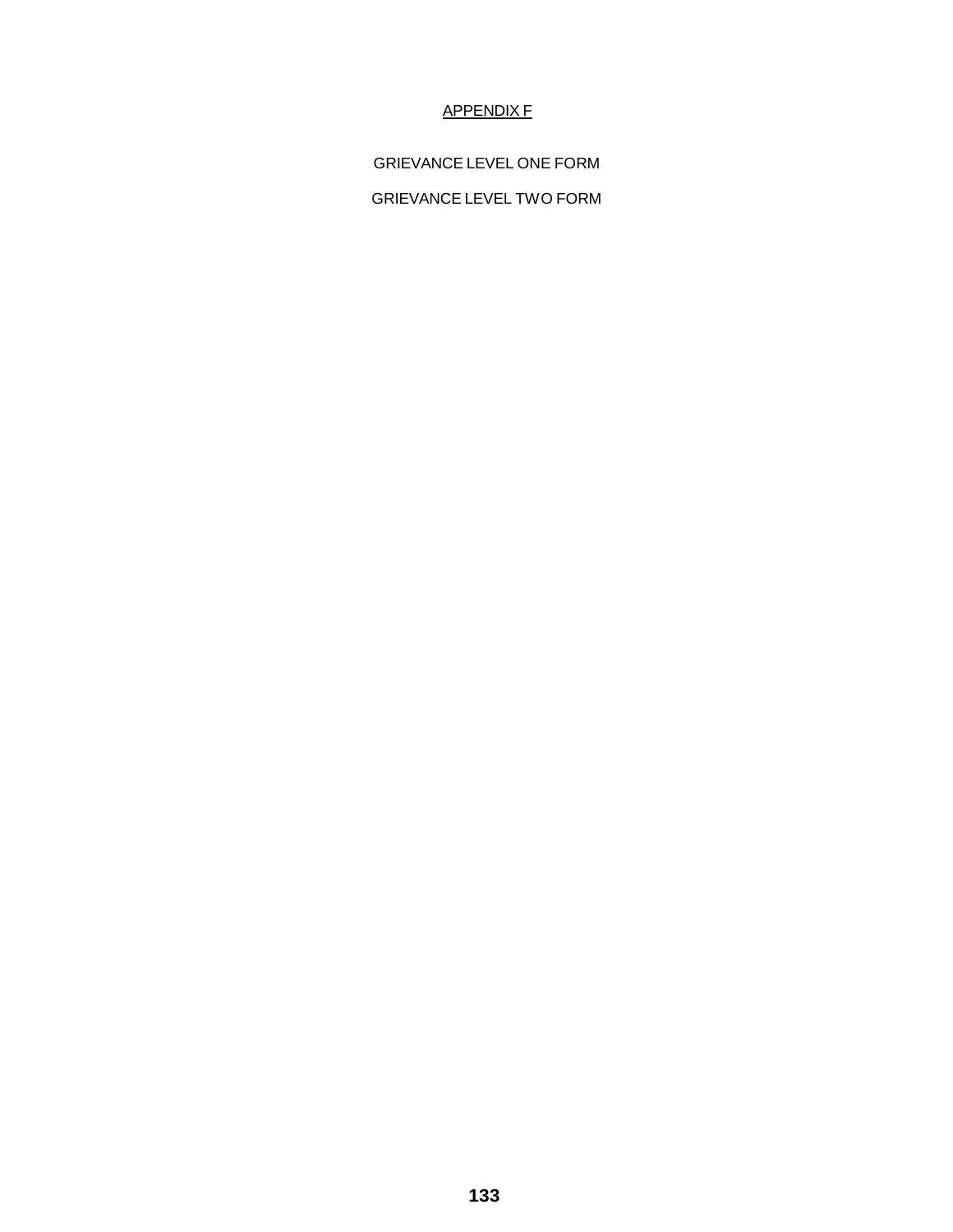## WASHINGTON UNIFIED SCHOOL DISTRICT WTA GRIEVANCE FORMAL RESOLUTION—LEVEL ONE

|                                                                                                               | Site:                                                                                                                                                                                                               |
|---------------------------------------------------------------------------------------------------------------|---------------------------------------------------------------------------------------------------------------------------------------------------------------------------------------------------------------------|
|                                                                                                               |                                                                                                                                                                                                                     |
|                                                                                                               | Listed are the sections of the Agreement that have allegedly been violated, misinterpreted, or misapplied:                                                                                                          |
|                                                                                                               | ,我们也不会有什么。""我们的人,我们也不会有什么?""我们的人,我们也不会有什么?""我们的人,我们也不会有什么?""我们的人,我们也不会有什么?""我们的人                                                                                                                                    |
|                                                                                                               | ,我们也不能会有一个人的人,我们也不能会有一个人的人,我们也不能会有一个人的人,我们也不能会有一个人的人。""我们的人,我们也不能会有一个人的人,我们也不能会有一<br>,我们也不会有什么。""我们的人,我们也不会有什么?""我们的人,我们也不会有什么?""我们的人,我们也不会有什么?""我们的人,我们也不会有什么?""我们的人                                               |
|                                                                                                               | An informal conference was held on __________________________between _______________________________                                                                                                                |
| or appropriate administrator on ___________________.                                                          | A written response regarding the informal conference was received from the grievant's immediate supervisor<br>The grievant does not agree with the informal conference resolution. The following specific remedy is |
|                                                                                                               |                                                                                                                                                                                                                     |
| Grievant's Signature: Charles Containers and Charles Containers and Charles Containers and Charles Containers |                                                                                                                                                                                                                     |
| Submitted to Supervisor: __________                                                                           | Date:____________<br>Signature                                                                                                                                                                                      |

Note: This document shall be given to the immediate supervisor or appropriate administrator within fifteen (15) work days of the date from which the informal response was received or should have been received.